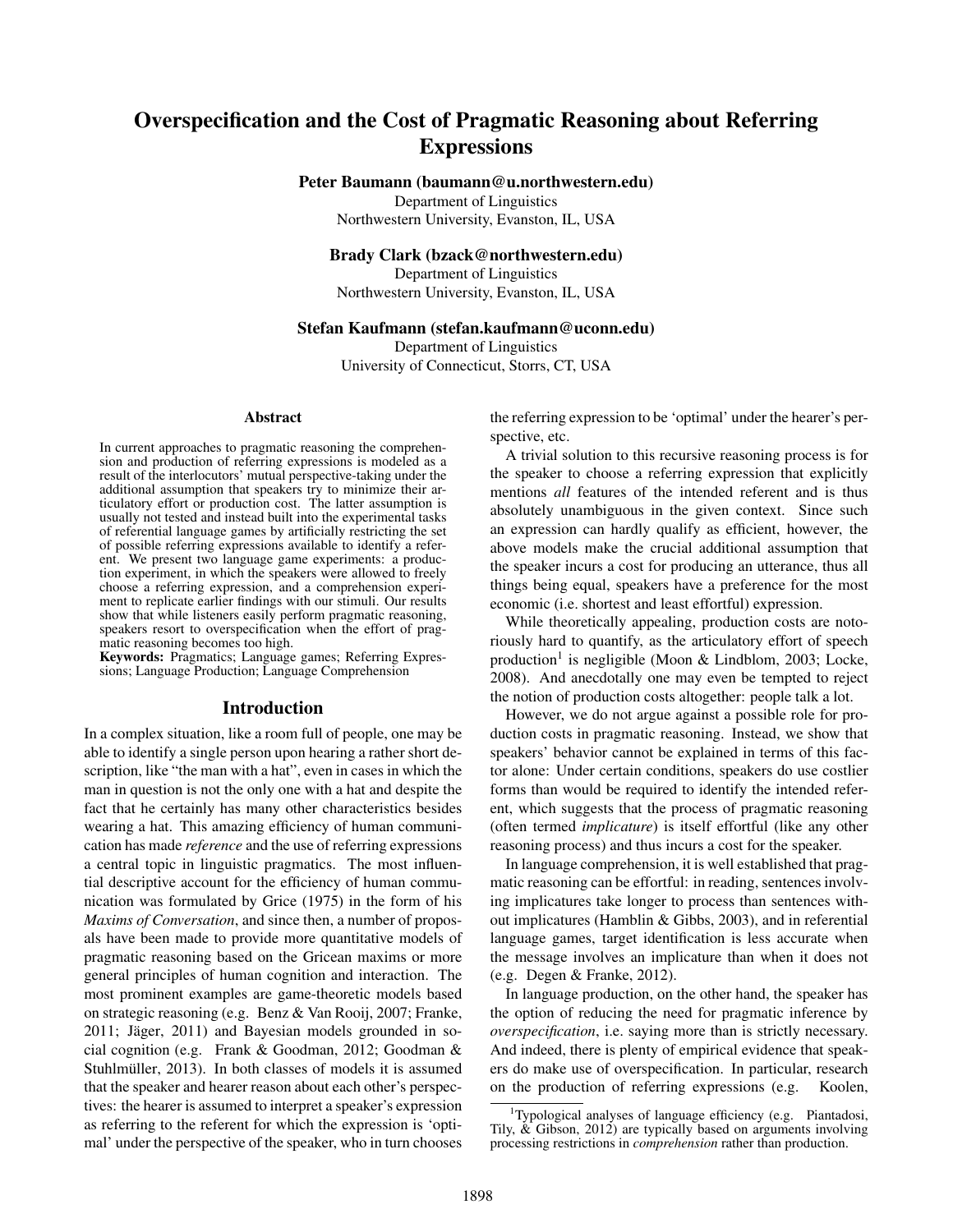Gatt, Goudbeek, & Krahmer, 2011) has identified a number of properties of referents and their surroundings that can lead to a speaker making use of overspecification: in the above scenario of a room full of people one can easily imagine someone referring to the man in question by the expression "the bald man with a red hat", even if that man was in fact the only one wearing any hat.

However, in empirical research on pragmatic reasoning about referring expressions, in particular in referential language games (e.g. Degen & Franke, 2012; Frank & Goodman, 2012; Degen, Franke, & Jäger, 2013), the speakers' option of overspecification is often ignored. Instead the theoretical assumption that production costs influence the choice of referring expressions is built into the experimental tasks by artificially restricting the set of possible referring expressions available to identify a referent.

In this paper, we argue that such a restriction of the possible alternatives of referring expressions misses crucial features of human communication, since speakers in real-life situations are not constrained in their choice of forms. To show this, we present two referential language game experiments: a production experiment, in which we allow the speakers to freely choose a referring expression, and a comprehension experiment to replicate earlier findings with our stimuli. Our results demonstrate that while listeners easily perform pragmatic reasoning, speakers resort to overspecification when pragmatic reasoning is involved. This shows that also in language production, pragmatic reasoning can be effortful, and that this effort or cost of pragmatic reasoning can outweigh a possible production cost for the speaker.

## Related Work

In this section we introduce referential language games as a common method for investigating pragmatic reasoning about referring expressions and then briefly review some relevant studies from the vast literature on the generation of referring expressions and their take on overspecification.

#### Pragmatic Reasoning in Language Games

Referential language games<sup>2</sup> (Wittgenstein, 1959; Lewis, 1969) have been used to empirically test recursive reasoning about referents and referring expressions in (simple) visual contexts.

As an example, consider the situation sketched by the three pictures shown in Figure 1. If in this context, a speaker said (1), a listener could infer that she is referring to the picture in the middle.

(1) My friend is the one wearing sunglasses.

This follows under the assumption that if the speaker had wanted to refer to the right picture, she would have used an expression like (2), which unambiguously identifies the intended referent.



Figure 1: Example of the visual context of a language game.

# (2) My friend is the one wearing a hat.

It has been shown that (adult) listeners can easily perform this kind of pragmatic reasoning (e.g. Stiller, Goodman, & Frank, 2011; Degen & Franke, 2012), which is similar to the calculation of scalar implicatures (Grice, 1975).

In the general form of a language game experiment, speakers and listeners see a visual display of several potential referents, from which the speaker picks (or is given) a referent to talk about, while the listener does not know the referent. The speaker then chooses a referential description, and if the listener can identify the intended referent, communication is successful, otherwise it fails.

Language games are particularly suitable for the study of pragmatic reasoning as they allow for an easy manipulation of the depth of (recursive) pragmatic reasoning required for successful communication by changing the distribution of features across the different referents. In Figure 1, the target referent (middle), shares one feature with each of its two competitors: like the competitor to its right, the target is wearing sunglasses, and like the competitor to its left, it is not wearing a hat. So upon hearing a sentence like (1), the hearer must employ pragmatic reasoning and strengthen the heard utterance to mean "the one wearing sunglasses, but no hat".

One interesting feature of language games is that it is possible to experimentally manipulate the set of possible referential descriptions or messages that the speaker has at her disposal, and this feature has been exploited in several studies of pragmatic reasoning: Degen and Franke (2012) and Degen et al. (2013) provide their speakers with a fixed set of four (visual or linguistic) messages describing only one feature and have them choose the best one to identify a given referent out of an array of three potential referents varying along two feature dimensions. Similarly, Frank and Goodman (2012) simulated a 'speaker condition' by asking their participants which one of two features they would choose to describe a simple geometric object out of an array of three objects varying along those two feature dimensions.

Speaker cost in language games In addition to restricting the set of possible referring expressions, one can also associate individual referring expressions with explicit or implicit production costs. The explicit approach was explored by Rohde, Seyfarth, Clark, Jäger, and Kaufmann (2012), who showed that when referring expressions are assigned an explicit dollar value, hearers take the cost of referring expres-

<sup>&</sup>lt;sup>2</sup>Also known as signaling games.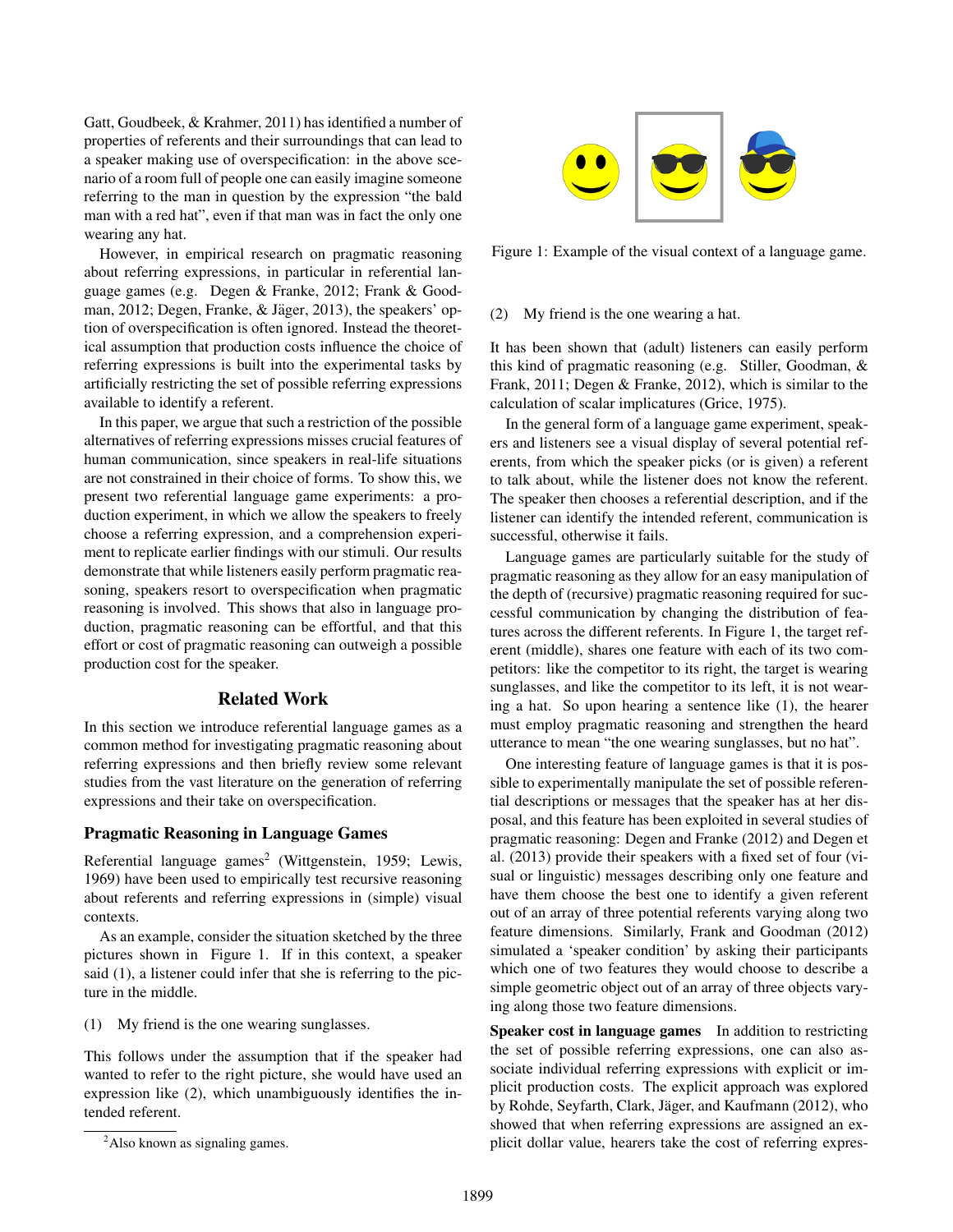sions into account and reason about the speaker's set of possible expressions and their respective production costs. Degen et al. (2013) chose a more implicit approach to assigning speaker costs to referring expressions by embedding the referential language game into an artificial language learning task: in their artificial language, referring expressions differed in length, and during the learning phase participants had to enter the expressions by clicking on a virtual keyboard. This rather cumbersome method of entering their answers was chosen to increase the participants' awareness of possible production costs for speakers. In the following referential language game, participants drew more pragmatic inferences if an unambiguous alternative referring expression was of high cost than when it was of low cost.

In all referential language games reviewed so far, speakers were faced with a forced-choice task. One may argue that such a task is highly artificial and quite likely to miss crucial aspects of a real speaker's communicative situation with its potentially infinite choices of expression. If we put ourselves in the position of the speaker who wants to talk about the referent in the middle picture of Figure 1 we may ask: Would we actually use sentence (1) in this context? Or would we rather say something like (3)?

(3) My friend is the one wearing sunglasses and no hat.

Sentence (3) exemplifies one crucial aspect of human communication that is ignored in such forced-choice tasks: the speaker has the option of overspecification, i.e. of saying more than is minimally required for a successful identification of the intended referent.

# Overspecification in the Generation of Referring **Expressions**

The fact that speakers have the option for overspecification and often make use of it has become a well-established fact in the psycholinguistic literature on referring expressions (e.g. Pechmann, 1989; Engelhardt, Bailey, & Ferreira, 2006). Numerous studies have shown that the properties (or features) of referents form preference hierarchies and that properties listed high on these hierarchies, such as color, tend to be used by speakers even if they are not necessary to identify an intended referent (Koolen et al., 2011).

Most of these studies involve rather complex visual contexts from which a specific referent is to be identified. This makes the comparison to the rather simple visual scenarios used in the study of pragmatic reasoning somewhat difficult. One notable exception is an experiment reported by Gatt, van Gompel, Krahmer, and van Deemter (2011): as in the above mentioned language games, the visual display consisted of three objects, which differed along two feature dimensions, namely color and size, and participants were given an open prompt to answer. The results showed that participants made significant use of overspecification, especially if the redundant feature was color. However, the authors of this study were primarily interested in the differential effects of color and size on the degree of overspecification, and so the experiment consisted only of conditions in which either color or size or both were unique features of the target object. Crucially, there was no 'ambiguous' condition, which would have involved pragmatic reasoning.

# Experiment 1

Experiment 1 is a production experiment in which we remedy the shortcomings of previous work on pragmatic reasoning in referential language games by providing speakers with an open prompt instead of a forced choice, thus not imposing any artificial restrictions on the speakers' choice of referring expressions. However, like in the signaling games above, the speakers' choice of referring expressions was naturally restricted by the visual scenes, which are rather simple and vary only along two feature dimensions.

In contrast to the experiments reviewed in the section on overspecification of referring expressions, we used features for which no preference is established and which are generally low on any preference hierarchy, such as optional accessories of persons or animate beings.

## **Participants**

Using Amazon Mechanical Turk, 96 participants were recruited for the experiment. All participants were naive to the purpose of the experiment and reported to be native speakers of English.

# Materials and Design

We designed two sets of arrays of three pictures, like the one in Figure 1. The individual pictures differed by the presence or absence of two accessories, in this case a hat and a pair of sun glasses, and the accessories were chosen so that their most natural way of linguistic expression is by means of a post-nominal prepositional phrases (e.g. "smiley *with a hat*").

The pictures in the arrays were assembled according to two conditions: (1) the *implicature condition* (Figure 2, top) and (2) the *simple condition* (Figure 2, bottom). In the simple condition, the target picture (indicated by a grey frame) had one unique present feature (hat) in the context, by which it could easily be referred to (e.g. "smiley with a hat").

In the implicature condition, the target picture shared one present and one absent feature with each of its two competitors: like the competitor to its right, the target is wearing a hat, and like the competitor to its left, it is not wearing sunglasses. The target referent can be identified through pragmatic reasoning by just mentioning its one present accessory (e.g. "smiley with a hat"), as the competitor referent with the same accessory also has a second accessory (sunglasses), which could be used to uniquely identify it. Alternatively, the target referent could be identified by an overspecifying referring expression mentioning both features (e.g. "smiley with a hat and no sunglasses"). Crucially, overspecification here requires mentioning the *absence* of an accessory (e.g. "with no sunglasses").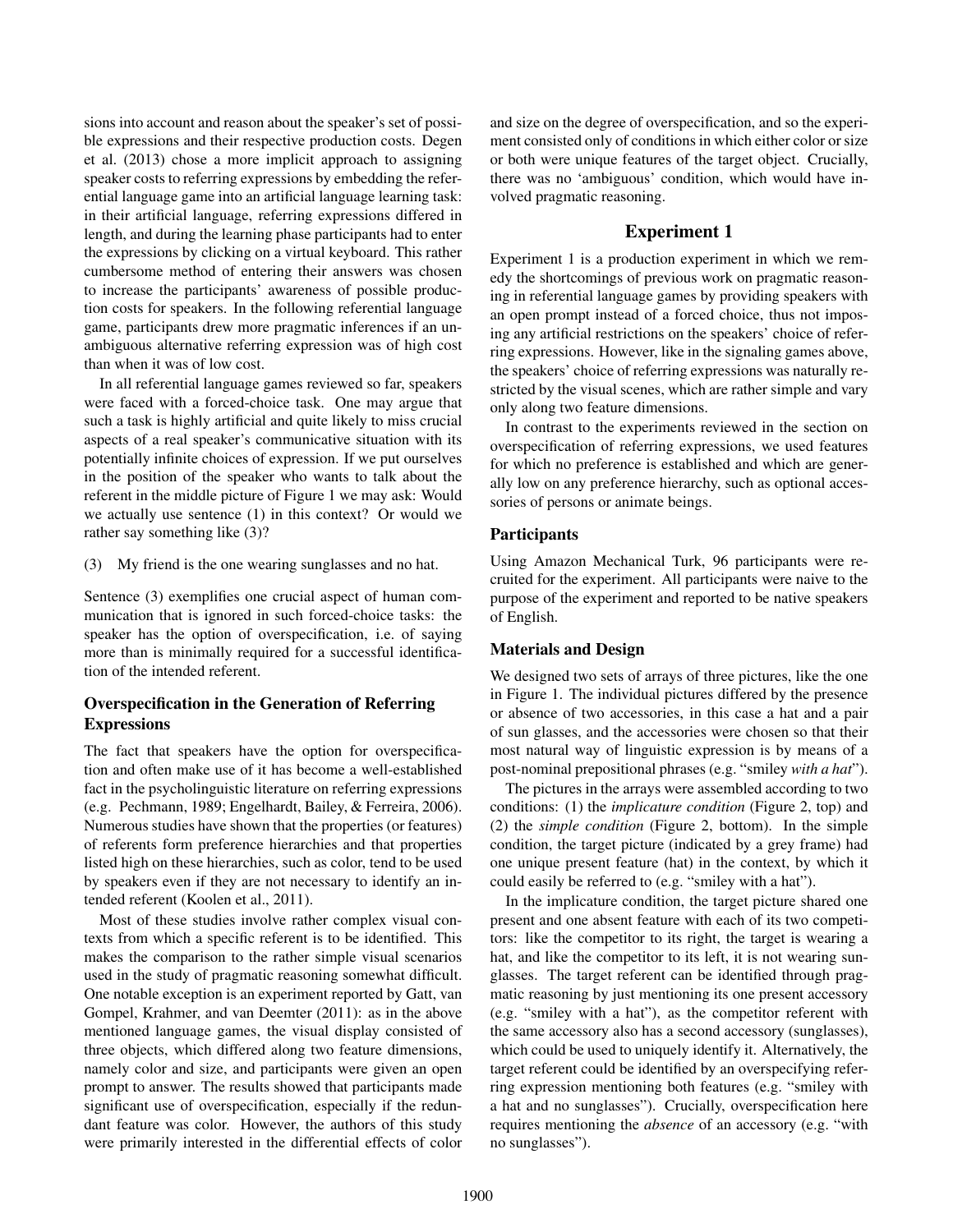

Figure 2: Sample stimuli of Experiment 1. Implicature condition (top): target picture (in grey frame) shares one present (hat) and one absent (sunglasses) feature with each of its two competitors. Simple condition (bottom): target picture has one unique present feature (hat).

We employed a one-shot within-subject design: each participant completed only two trials (cf. Frank and Goodman (2012), who also used single trial experiments for a task very similar to ours): one in the implicature condition and one in the simple conditions. The two accessory dimensions and array sets were counter-balanced across participants and the order of the three pictures was randomized within the array.

#### Procedure

The two trials were presented on a single web page. Each trial consisted of a three-picture array with one picture marked by a grey frame as in Figure 2. Under the picture array there was a text line with the words "Pick the" followed by an open prompt and a period. The participants' task was to fill in the blank so that another person could identify the target picture with the grey frame.

Participants were instructed to imagine that they were communicating with another person over an instant messaging or chat system and that they wanted their partner to pick the picture with the grey frame out of the three pictures in the array. They were told that their partner saw the same three picture, but without the frame and in a possibly different order. This instruction was emphasized by the fact that the target picture appeared in a randomized position within each trial. In addition, participants were asked to complete the initial two words into a correct sentence of English.

#### **Results**

The individual answers were manually assessed for correctness, i.e. whether or not it was possible to identify the intended referent from the answer. Out of 192 responses, only  $8 \approx 4.2\%$ ) did not allow for a unique identification of the target picture and were excluded. For the remaining 184 trials, we manually annotated which features (present or absent) were explicitly mentioned in the response. From this we cal-



Figure 3: Results of Experiment 1: Proportions of overspecification by condition. Error bars are standard errors.

culated the *proportion of overspecification* as the number of trials with both features explicitly mentioned divided by the total number of trials. This proportion is shown in Figure 3. As expected, the proportion of overspecification is higher in the implicature condition (46*.*2%) than in the simple condition (6*.*5%). A logistic regression was fit to an indicator variable of overspecification per trial with the condition variable as a categorical predictor. It confirmed that the difference between the simple and the implicature condition is highly significant ( $\beta = -2.52$ , SE = 0.47,  $p < .0001$ ).

## **Discussion**

The fact that in the simple condition only 6*.*5% of the responses contained more information than necessary is in line with the claim that there may be a production cost for the speaker (as assumed by Degen et al., 2013) and that all things being equal speakers have a preference for the most economic (i.e. shortest and least effortful) expression. However, the effect of this preference is significantly reduced when pragmatic reasoning is involved, as in the implicature condition participants opted for overspecification in 46*.*2% of their answers. This suggests that speakers have an incentive for avoiding the need for pragmatic inference, which can easily outweigh the cost for articulatory effort (or longer expressions).

#### Experiment 2

Experiment 2 is a comprehension experiment. The main goal of this experiment is to replicate with our (visual) stimuli the well-established finding that participants are able to employ pragmatic reasoning in the identification of a referent based on a referring expression (e.g. Degen & Franke, 2012; Frank & Goodman, 2012; Stiller et al., 2011).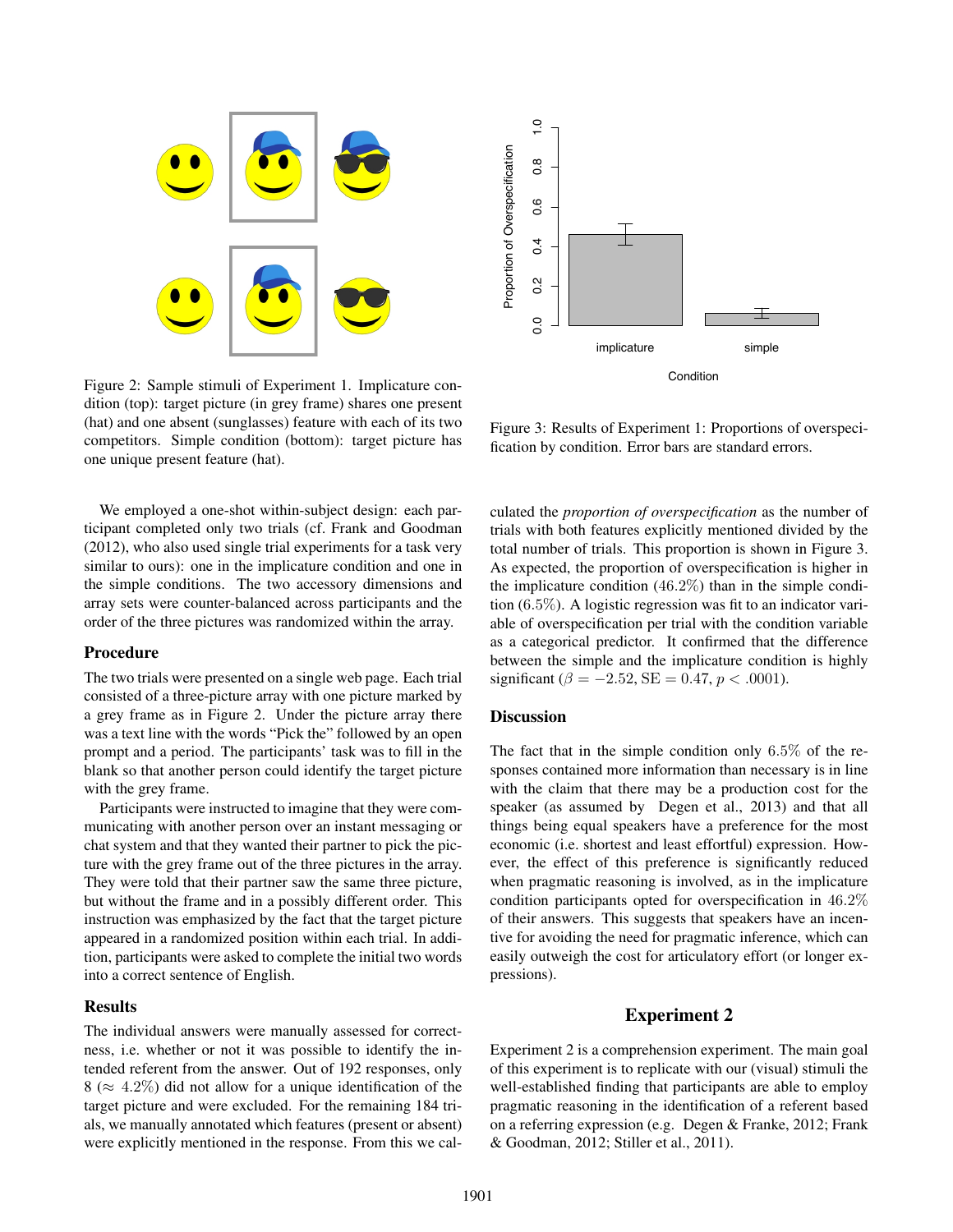#### Participants, Material and Design

Using Amazon Mechanical Turk, 60 participants, all reported English native speakers, were recruited for the experiment.

The visual arrays were the same as in Experiment 1 (without the gray frame around the target picture) with the same two conditions: (1) the *implicature condition* (Figure 2, top) and (2) the *simple condition* (Figure 2, bottom).

#### Procedure

The two trials were presented on a single web page. Each trial consisted of the picture array and a sentence like (4).

(4) Pick the smiley with the hat.

In the simple condition, this sentence allows for an immediate unique identification of the target picture, while in the implicature condition pragmatic reasoning must be employed for a successful target identification.

Participants were asked to select the 'best' picture given the sentence and made their selection by clicking on a radio button under one of the pictures. Like in Experiment 1, participants were instructed to imagine that they are communicating with another person over an instant messaging or chat system and that they both saw the same three pictures, however in possibly different orders, and that they wanted to identify the picture their partner was referring to by the given sentence.

#### Results

The proportions of correct target choices are shown in Figure 4. As expected, participants were able to correctly identify the intended target in the implicature condition and chose it in 91*.*7% of the cases. This number is even higher than the one reported by Degen and Franke  $(2012)^3$  and not considerably lower than 96*.*7% of correct responses in the unambiguous simple condition.

### **Discussion**

As a replication of earlier findings (e.g. Degen & Franke, 2012; Frank & Goodman, 2012; Stiller et al., 2011), we showed that participants were able to perform simple pragmatic inference in a comprehension task involving the visual stimuli used in Experiment 1.

# General Discussion

In models of pragmatic reasoning it is generally assumed that the speaker and hearer reason about each other's perspectives and that this recursive reasoning process leads to 'optimal' or 'rational' communication under the additional assumption that speakers try to minimize their articulatory effort or production cost. What is not included in this effort or cost calculation is the cognitive effort it takes for the speaker to find the optimal referring expression. In line with evidence showing



Figure 4: Results of Experiment 2: Proportions of correct target identification by condition. Error bars are standard errors.

that pragmatic reasoning is effortful in language comprehension, our results show that pragmatic reasoning is also effortful in language production, and that this cognitive effort of pragmatic reasoning should be taken into account when determining the speaker cost for a referring expressions: as a speaker has the option of overspecification, she can employ it whenever the effort of pragmatic reasoning becomes too high. This suggests that speakers readily incur an extra cost in order to obviate the need for pragmatic inference. We can think of different possible explanations for this behavior. One is that pragmatic inference requires an effort on the listener's part, and that cooperative speakers use costly forms to share the burden. Another possible explanation is that pragmatic reasoning, with its reliance on implicit assumptions about mutual beliefs about the situation, is a source of uncertainty and error, which speakers have an incentive to avoid. Finally, our results are also compatible with the assumption of audience design, in the sense that speakers choose a maximally explicit referring expression that minimizes the listener's burden of pragmatic inference and maximizes the likelihood of successful communication. Our present study was not designed to decide between these possibilities; we leave this question to future work. Here we only show that speakers use costly forms to short-cut pragmatic inference.

For the hearer, on the other hand, there is no way to avoid the cost of pragmatic inference (other than letting communication fail) once the speaker has used a form that requires it, and we showed in Experiment 2 that hearers generally make the effort of pragmatic reasoning. Based on this asymmetry, we argue that the model of the speaker that the hearer is reasoning about, must be different from the behavior of an actual speaker in the same communicative situation, as an actual speaker can always resort to overspecification, while a hearer needs to assume that the speaker chose the least effortful referring expression and perform all pragmatic inferences

<sup>&</sup>lt;sup>3</sup>In the 'simple implicature condition' of the comprehension experiment, Degen and Franke (2012) report a proportion of target choice of  $\approx 82\%$ , which is averaged across six trials per participant.